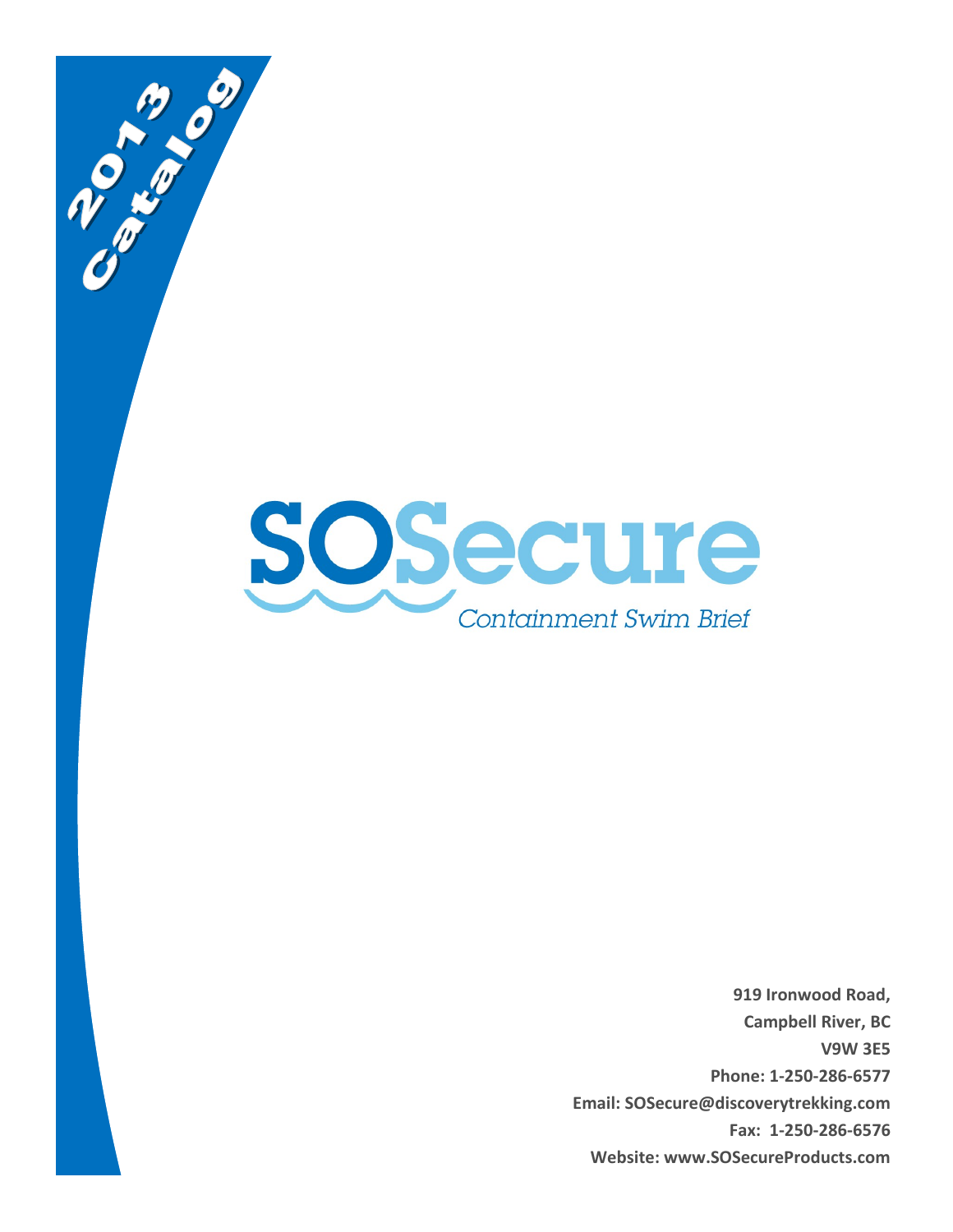

# *Index*

| SOSecure™ Swim Brief Overview3 |  |
|--------------------------------|--|
|                                |  |
|                                |  |
|                                |  |
|                                |  |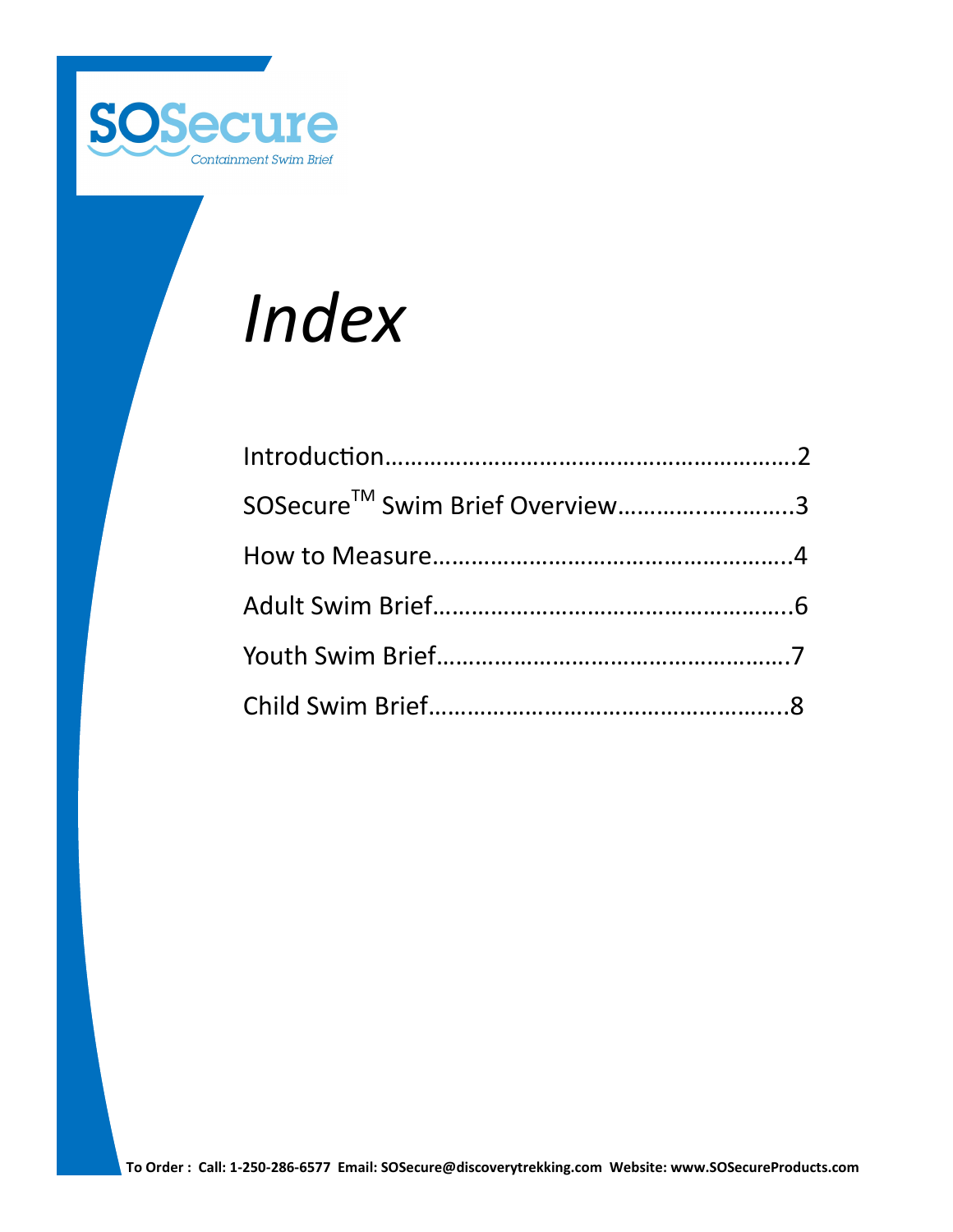

# *Introduction*

Finally…

An effective and discreet swimming undergarment for adults, youth and children.

The SOSecure™ Containment Swim Brief by Discovery Trekking Outfitters provides superior protection. Incontinence is a common condition. Don't let it keep you out of the pool... enjoy life to the fullest!

Discovery Trekking Outfitters is committed to making a difference in the lives of those who require special products. The SOSecure<sup>™</sup> Containment Swim Brief (also known as a swim diaper or swim nappy) is an innovative design that is practical, durable, and comfortable.

This unique garment is recommended by Occupational Therapists, Physiotherapists and caregivers all over the world. If you have any special requirements for sizing, please contact us. Our helpful staff is happy to assist you.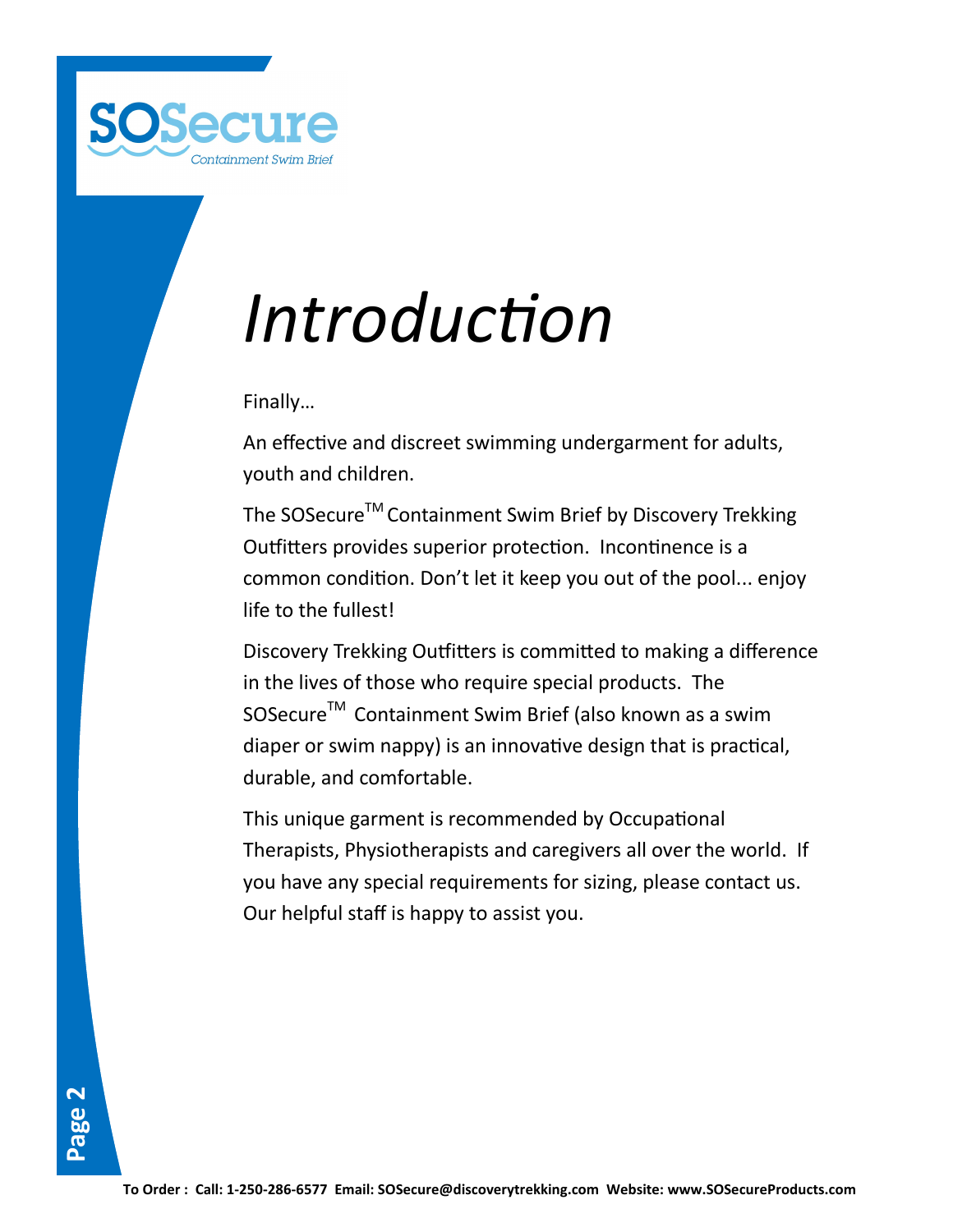

## *SOSecureTM Swim Brief Overview*

The SOSecure<sup>™</sup> Containment Swim Brief is designed for adults, teens and children dealing with incontinence.

The garment is designed to be worn next-to-skin under a swim suit. It is intended for bowel containment, however it will contain a certain amount against urinary leakage. It's difficult to determine just how long because each person has different needs. If you are uncertain as to how this will work for you, please try it at home first. It is important to purchase the right size, and keep it snug as possible using the adjustable closures.

Although it was designed for swimming, many customers tell us it also makes a great cover for disposable or cloth diapers.

#### **Features Include**

- High tech stretch fabric with soft fleece lining for comfort.
- Elastic waist & legs for added security
- Velcro closures which offer fully adjustable sizing opens up flat, for ease in dressing
- Washable
- Long lasting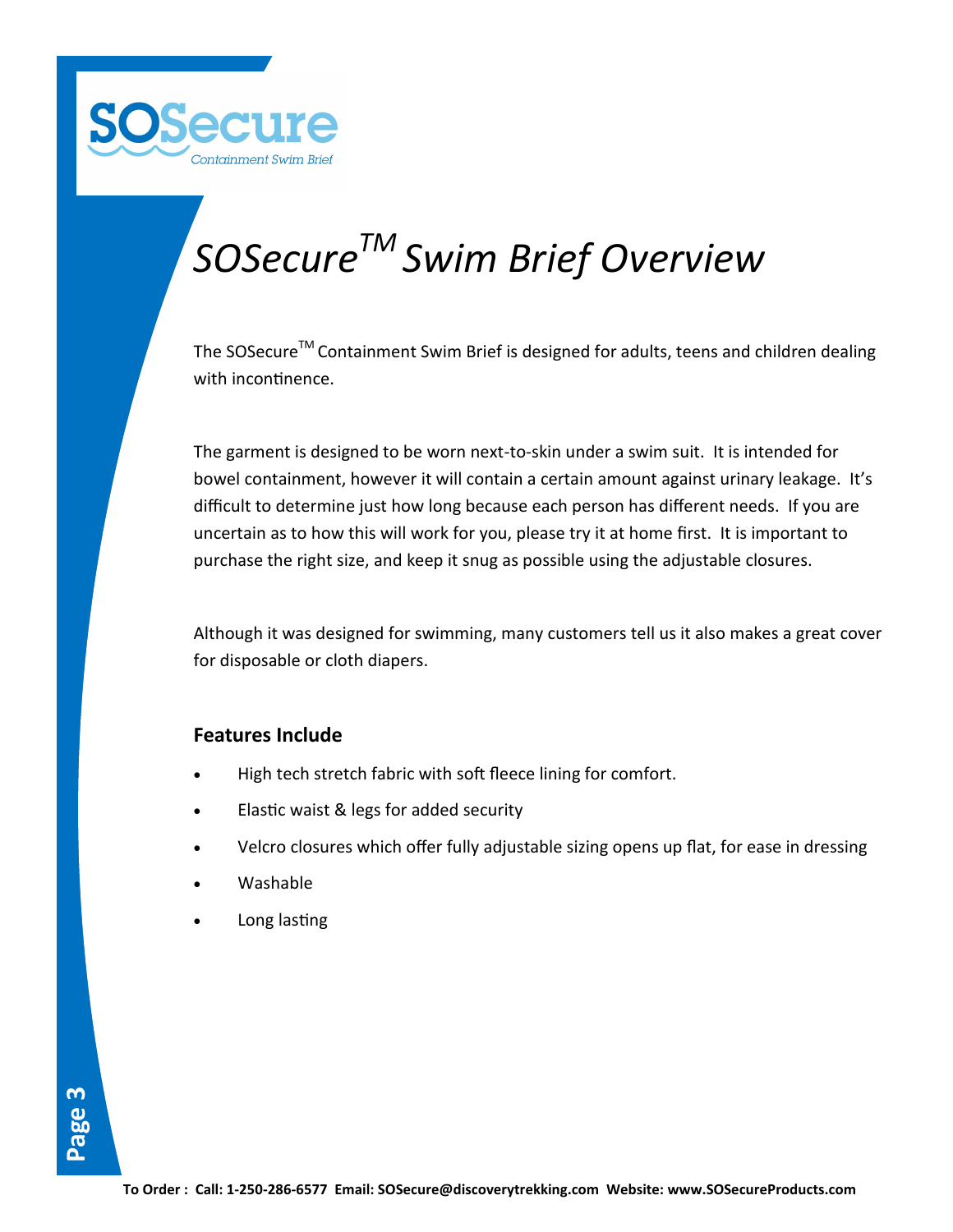

# *How To Measure...*

#### **Should you purchase an adult, youth, or child style?**

The difference in these styles is the rise (crotch depth), which dictates how high the garment sits at the waistline. Measure the rise, (see instructions) and then choose which style is closest to your measurement. Youth styles are similar to adult in waist/hip, but with a slightly lower rise, for those of shorter stature. For teens and children with waist/hip measurement less than 30" (76 cm) refer to the youth vs. child style chart at the bottom of page 5.





To measure rise, begin about one inch below the belly button, measure down through the legs, and up to the position on the back that matches the starting position on the front. Then, based on the larger of waist/hip measurement, choose the style that comes closest to your own rise measurement. If you have any questions, please call or email us.

**Page 4**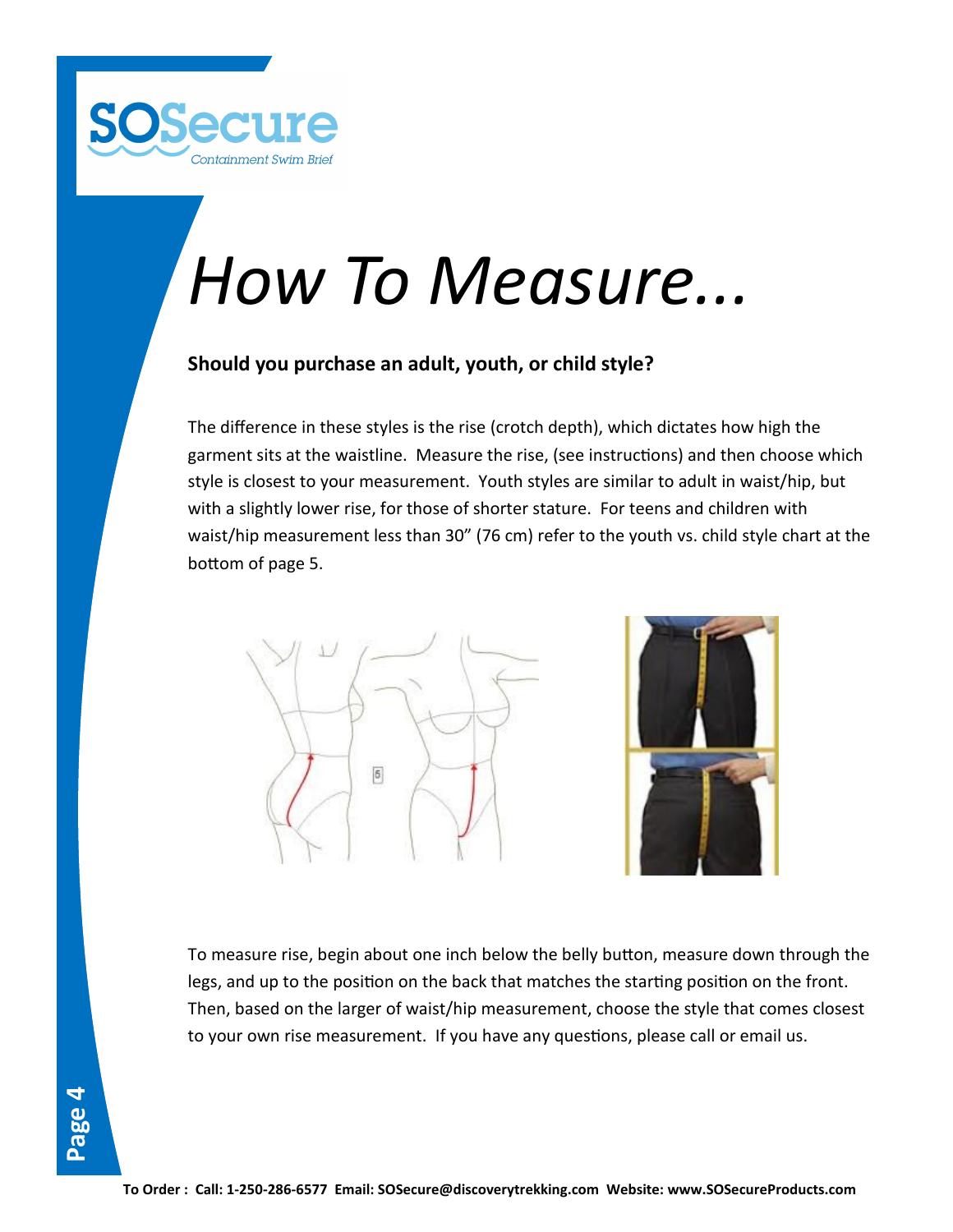

#### **How to choose between adult and youth styles**

Adult sizes are available in x-small to x-large as well as plus sizes (2XL-5XL). Youth are available only in regular (XS-XL). In the regular waist/hip range the garments are similar. However the rise is lower on the youth style. In the example below, a medium youth garment has a rise 3 1/2" (9 cm) less than a medium adult. The youth would therefore sit just 1 3/4" (4 cm) (half of 3 1/2" (9 cm)) lower on the waistline than the adult style.

| <b>Size</b>     | XS         | S            | М            |              | XL            |
|-----------------|------------|--------------|--------------|--------------|---------------|
| Waist/Hip       | $22 - 24"$ | $25 - 28''$  | $29 - 32"$   | $33 - 36''$  | $37 - 40"$    |
| (Adult & Youth) | 56-62 cm   | $63 - 72$ cm | $73 - 82$ cm | $83 - 93$ cm | $94 - 102$ cm |
| Adult Rise      | 271/2"     | 28 1/4"      | 29''         | 30''         | 31''          |
|                 | 70 cm      | 72 cm        | 74 cm        | 76 cm        | 79 cm         |
| Youth Rise      | 25''       | 253/4"       | 261/2"       | 271/2"       | 281/2"        |
|                 | 63 1/2 cm  | 65 cm        | 67 cm        | 70 cm        | 72 cm         |

#### **How to choose between youth or child style**

For children and youth with waist/hip measurement between 22"-30" (56—76 cm) choose between a youth style or child style. The child style sits on the natural waistline of a child with normal growth patterns. For example, if a child is very slim and tall, you probably want a youth to get the highest rise. If they are short and stocky, you may wish a child style for a lower rise. Measure their rise, and choose the style that is closest.

| Size              | <b>XS</b>    | S            | M            | L            | XL            |
|-------------------|--------------|--------------|--------------|--------------|---------------|
| Waist/Hip         | $17-19''$    | $20 - 21"$   | $22 - 24"$   | $25 - 27"$   | 28-30"        |
| Child             | $43 - 49$ cm | $50 - 54$ cm | $55 - 62$ cm | $63 - 69$ cm | $70 - 76$ cm  |
| <b>Rise Child</b> | 19 1/2"      | 201/4"       | 21''         | 22"          | 23''          |
|                   | 49 1/2 cm    | 51 cm        | 53 cm        | 56 cm        | 58 cm         |
| Waist/Hip         | $22 - 24"$   | 25-28"       | $29 - 32"$   | 33-36"       | $37 - 40''$   |
| Youth             | $56 - 62$ cm | $63 - 72$ cm | $73 - 82$ cm | $83 - 93$ cm | $94 - 102$ cm |
| Rise Youth        | 25''         | 253/4"       | 261/2"       | 271/2"       | 28 1/2"       |
|                   | 63 1/2 cm    | 65 cm        | 67 cm        | 70 cm        | 72 cm         |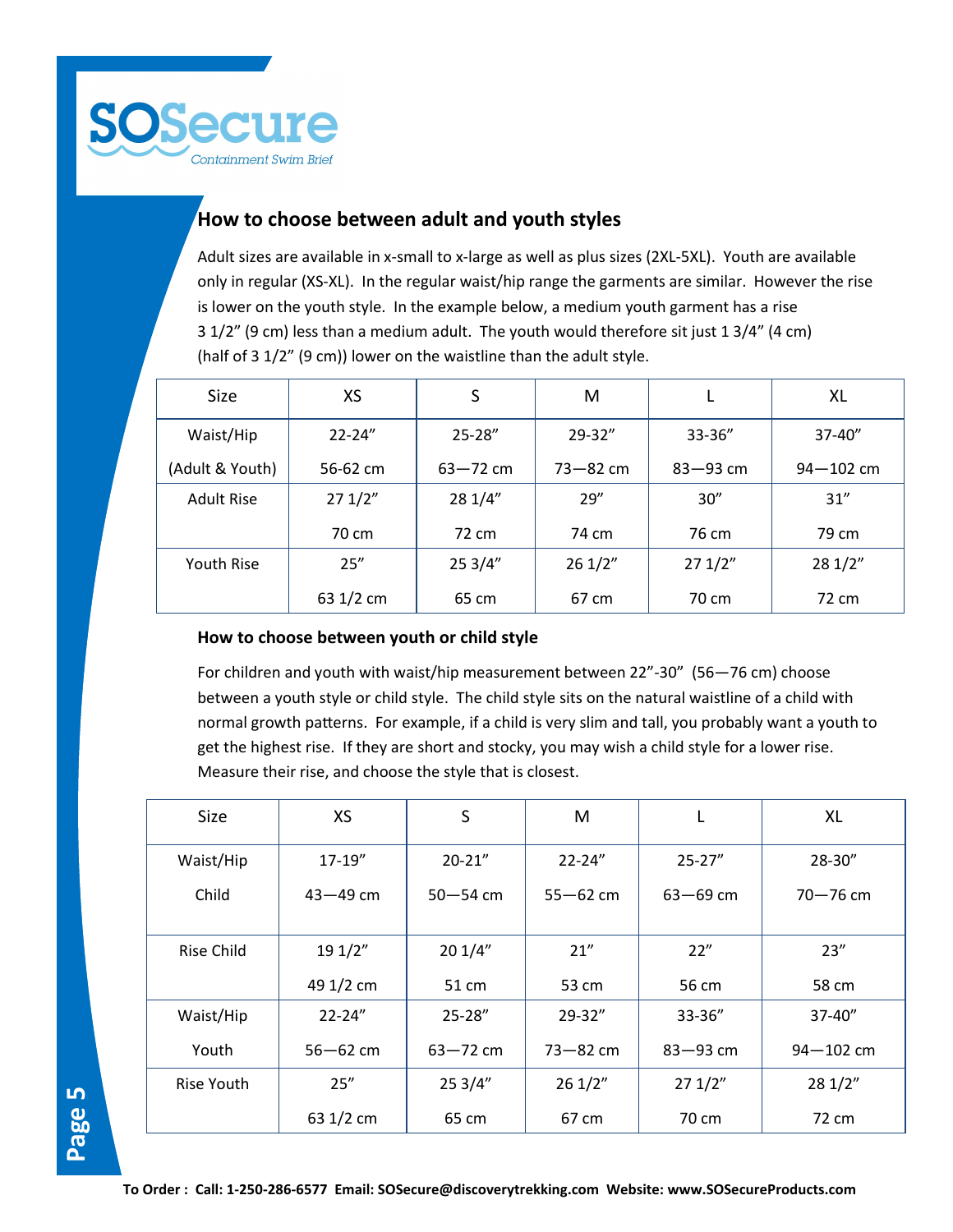

## *Adult Containment Swim Brief*

**Retail Pricing X-Small—XL: \$49.95 2XL—5XL: \$59.95**







The Swim Diaper is Unisex, but shown here under a woman's suit to prove it can be very discreet even under a form-fitting bathing suit.





Yes, the swim diaper is truly under the suit. To be discreet and effective it must be adjusted correctly, and be as snug as possible.

| <b>Size</b>          | <b>XS</b>   | S             | M         |           | XL            |
|----------------------|-------------|---------------|-----------|-----------|---------------|
| Waist/<br><b>Hip</b> | $22" - 24"$ | $25'' - 28''$ | 29" - 32" | 33" - 36" | $37'' - 40''$ |
| <b>Rise</b>          | 271/2"      | 281/4"        | 29''      | 30''      | 31"           |
|                      | 70 cm       | 72 cm         | 74 cm     | 76 cm     | 79 cm         |

| <b>Plus Sizes</b> | 2XL                                       | 3XL            | 4XL            | 5XL            |
|-------------------|-------------------------------------------|----------------|----------------|----------------|
| Waist/Hip         | $41^{\prime\prime}$ -44 $^{\prime\prime}$ | 45"-48"        | 49"-52"        | $53'' - 58''$  |
|                   | $103 - 113$ cm                            | $114 - 123$ cm | $124 - 133$ cm | $134 - 147$ cm |
| <b>Rise</b>       | 321/2"                                    | 34"            | 351/2"         | 361/2"         |
|                   | 83 cm                                     | 86 cm          | 90 cm          | 93 cm          |
|                   |                                           |                |                |                |

The garment is Unisex. **Please order by waist or hip, whichever is larger**. For example, if a person has a 34" (86 cm) waist and a 38" (96 cm) hip, they should order the XL which has a range of 37" - 40" (94—102 cm) even if the waist is much smaller than 37" (94 cm). If your measurements are at the higher end of a size range, don't assume you should go to a larger size. These garments are very adjustable and stretchy, and should fit very snug.

#### **How To Put The Garment On**

Fasten one side of the containment swim brief, leave the other open. Pull the garment over one leg, fasten the opened side around your hips then adjust the other side in order to ensure a proper fit.

Wholesale Prices Available, Certain Conditions Apply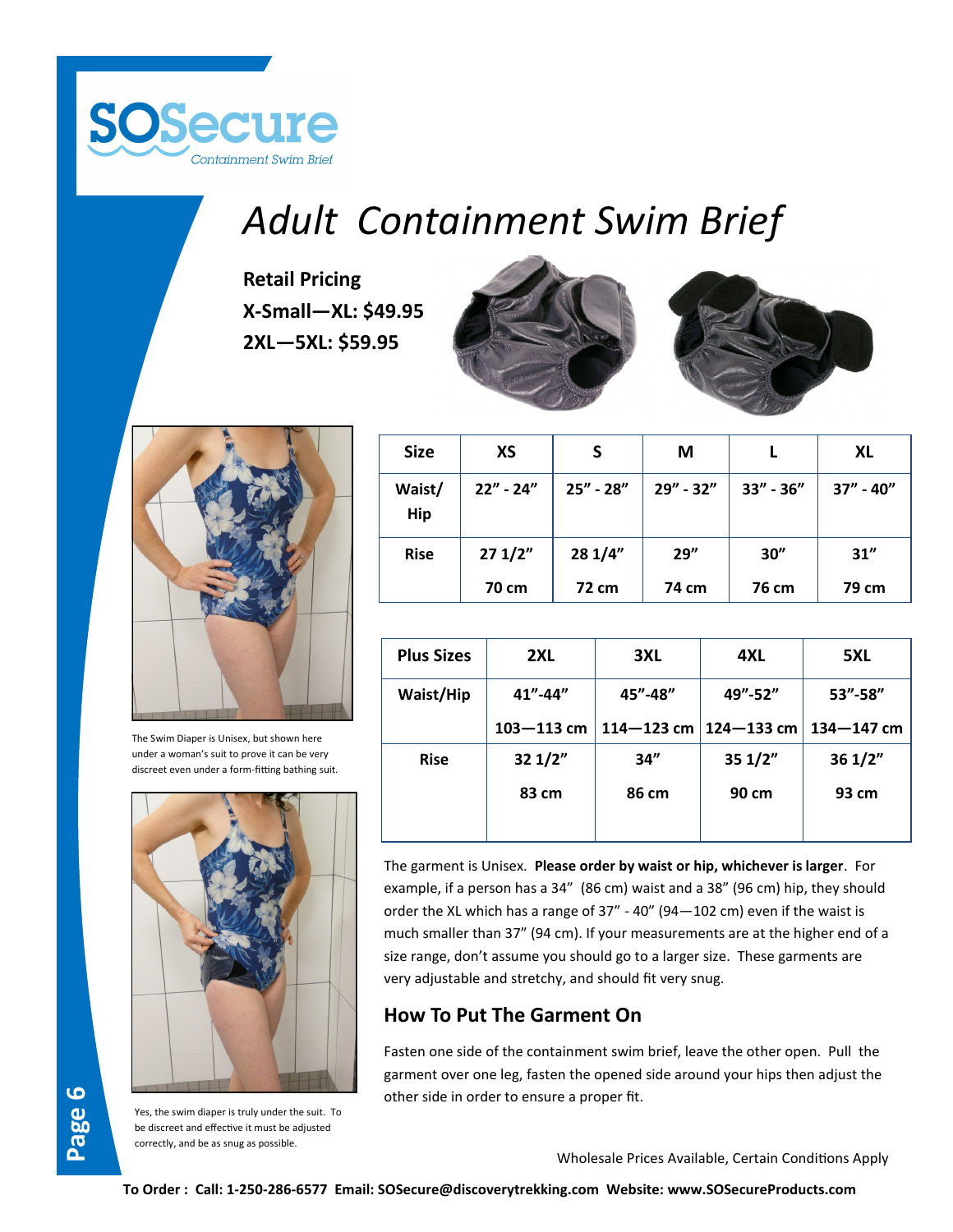

### *Youth Containment Swim Brief*

**Retail Pricing X-Small—XL: \$49.95**





The Swim Diaper is Unisex, but shown here under a woman's suit to prove it can be very discreet even under a form-fitting bathing suit.



|  | <b>Size</b> | XS          |                       | М         |               | <b>XL</b>                       |
|--|-------------|-------------|-----------------------|-----------|---------------|---------------------------------|
|  | Waist/      | $22" - 24"$ | $25'' - 28''$         | 29" - 32" | $33'' - 36''$ | $37'' - 40''$                   |
|  | <b>Hip</b>  |             | 56–62 cm $ $ 63–72 cm |           |               | 73–82 cm   83–93 cm   94–102 cm |
|  | <b>Rise</b> | 25"         | 253/4"                | 261/2"    | 271/2"        | 281/2"                          |
|  |             | 63 1/2 cm   | 65 cm                 | 67 cm     | 70 cm         | 72 cm                           |

The garment is Unisex. **Please order by waist or hip, whichever is larger**. For example, if a person has a 34" (86 cm) waist and a 38" (96 cm) hip, they should order the XL which has a range of 37" - 40" (94—102 cm) even if the waist is much smaller than 37" (94 cm). If your measurements are at the higher end of a size range, don't assume you should go to a larger size. These garments are very adjustable and stretchy, and should fit very snug.

#### **How To Put The Garment On**

Fasten one side of the containment swim brief, leave the other open. Pull the garment over one leg, fasten the opened side around your hips then adjust the other side in order to ensure a proper fit.

**Page 7**

Yes, the swim diaper is truly under the suit. To be discreet and effective it must be adjusted correctly, and be as snug as possible.

Wholesale Prices Available, Certain Conditions Apply